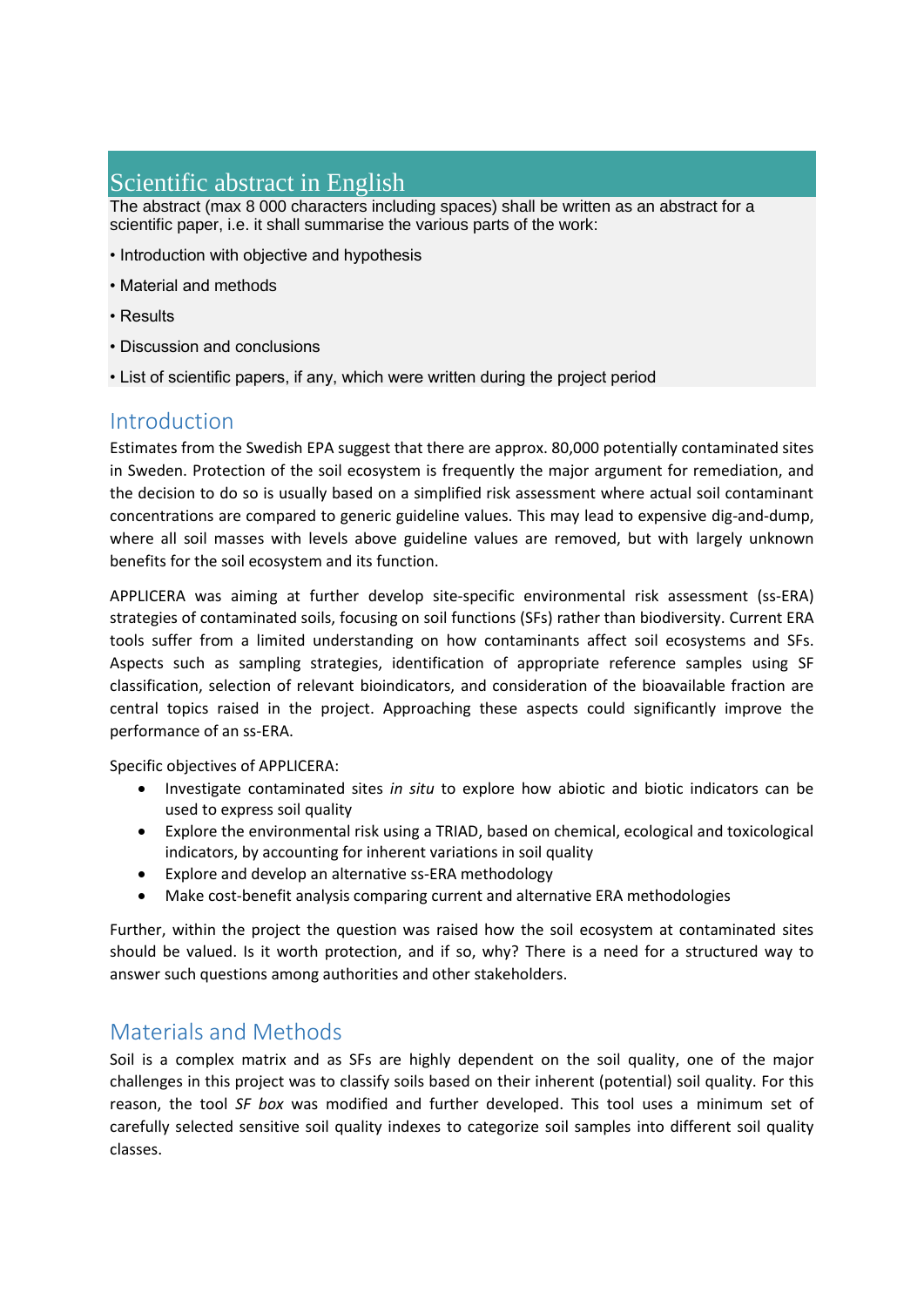To be able to perform a TRIAD, the chemical, (eco)toxicological, and ecological status needs to be characterize). The bioindicators used within APPLICERA were selected based on existing literature and expert judgement within the group, and covered microbiota, micro, meso-, and macrofauna. Main focus was on the microbiota, which drive key biological processes in the soil, such as decomposition of organic material and nutrient cycling. Thus, the activity, diversity and abundance of microbial communities are considered useful biological indicators for soil quality monitoring. Focus was on communities that drive N-cycle processes due to their high relevance to overall soil ecosystem functioning. For quantification, molecular methods that utilize DNA extracted directly from soil samples were used. However, process rates were also determined using potential activity measurements to reflect the activity of specific N-cycling communities.

Two contaminated sites with historical contamination of polycyclic aromatic hydrocarbons (PAHs) and metals were used for field studies: a railway yard, close to the city Mjölby, and an industrial site (Skönsmon 2:12) close to Sundsvall. At the Mjölby site, 15 sampling points were selected and the influence of depth was investigated by taking samples at three different levels. At the Skönsmon site, samples were taken from topsoil at 50 sampling points.

To further study the relative influence of contamination status *vs.* soil quality, a controlled field experiment was conducted using lysimeters and two types of contamination. Two natural, noncontaminated agricultural soils from the County of Uppland, with contrasting soil properties (e.g., pH, texture and C/N ratio) were amended with Cu or PAH at three different contamination levels. The aim was to prepare soil contaminated at guidance levels set by the Swedish EPA, corresponding to protecting 10%, 25% and 50% of the soil fauna species. This experiment was conducted over two growing seasons, from spring 2016 to fall 2017.

## Results and Discussion

Some studies are still under evaluation. Here we summarize key issues hitherto identified in APPLICERA.

Soil quality has a major influence on SF and the degree to which organisms are affected by PAH and copper contamination. This was demonstrated in the lysimeter experiment and in the Skönsmon field study. Thus, utilization of the *SF Box* tool for classification of soils into quality classes was necessary for a sound ss-ERA, as it provided a scientific basis for evaluating the relative importance of soil quality and contamination level for impact on SFs.

The composition of micro- and mesofauna communities vary dramatically with soil depth. It was therefore challenging to examine the effect of contamination at the Mjölby site, as the effect of sampling depth overrides other factors. The sampling strategy for an ss-ERA is highly critical, and should start with a pre-study of the soil classes (according to *SF box*) and soil contamination at the site to assure that a satisfactorily number of reference (relatively clean) and contaminated samples are available for each soil class.

Existing guidance values are based on total soil concentrations. Our studies showed that it is crucial to include analysis of the bioavailable fraction of the soil contamination, as ss-ERA based on total concentrations may indicate non-relevant (too high) risk resulting in expensive excavations with questionable environmental benefits.

Our Cost-Benefit-Analysis of the Skönsmon case study showed that the APPLICERA-framework may lead to different conclusions about the need for remediation than an ERA based on generic guideline values. Although the APPLICERA-framework implies additional costs associated with extensive